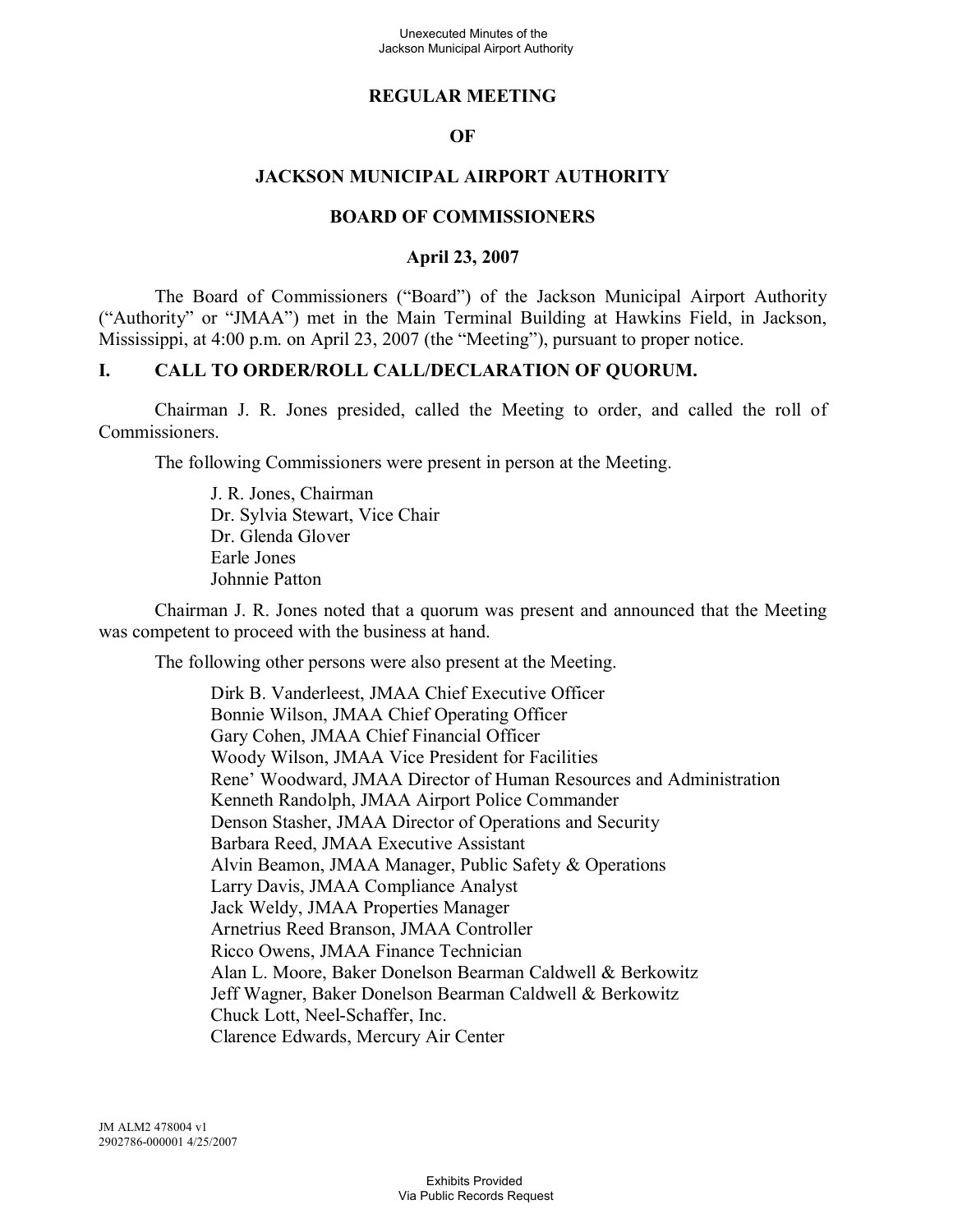## **II. APPROVAL AND EXECUTION OF MINUTES.**

## **A. Special Monthly Meeting on March 22, 2007.**

#### **B. Monthly Work Session on April 19, 2007.**

The Board considered the minutes from the meetings listed above.

After discussion, upon motion duly made by Commissioner Glover, seconded by Commissioner Stewart, and unanimously approved by the affirmative votes of all Commissioners present (Commissioner Earle Jones not being present at this time), said minutes were approved as presented and directed to be filed in the appropriate minute book and records of the Authority.

### **III. PUBLIC COMMENTS.**

None.

### **IV. REPORTS.**

## **A. Chief Executive Officer.**

### 1. Airport Project Manager Summary, Ending March 31, 2007.

Mr. Vanderleest directed the Board's attention to this Report, as found in the packet distributed to the Board prior to the Meeting (the "Packet"), and discussed the Report with the Board. A copy of the Packet is attached as an exhibit to the minutes of the Meeting.

### 2. Airport Activity Statistics Report, Ending March 31, 2007.

Mr. Vanderleest directed the Board's attention to the Activity Report for the month ended March 31, 2007, as found in the Packet.

### 3. Hawkins Field.

Mr. Vanderleest reminded the Board that this matter had been discussed at the Monthly Work Session on April 19, 2007. No action was taken on this matter at that time.

### 4. China Initiative.

Mr. Vanderleest reminded the Board that this matter had been discussed at the Monthly Work Session on April 19, 2007. No action was taken on this matter at that time.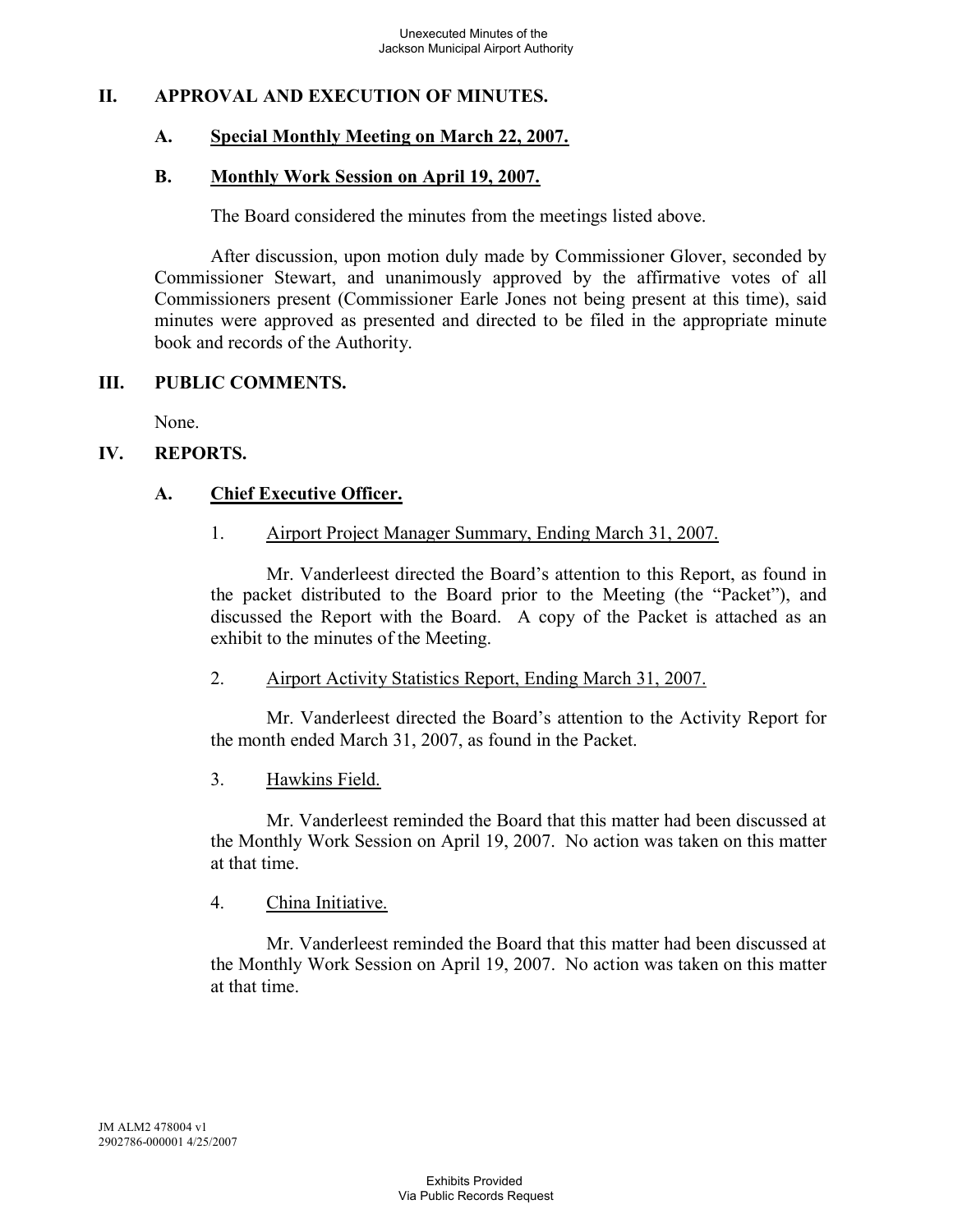## 5. AAP Staff Services, Inc.

Mr. Vanderleest reminded the Board that this matter had been discussed at the Monthly Work Session on April 19, 2007. No action was taken on this matter at that time.

### 6. Strategic Initiatives and Board Committees.

Mr. Vanderleest directed the Board's attention to the memorandum dated April 17, 2007, in the Packet, which discussed this matter. As set forth therein, Mr. Vanderleest asked the Board to consider revising the Strategic Initiatives by which the Board's monthly meeting agenda is organized, so that the monthly Board meeting agenda would focus on the following four new Strategic Initiatives: (i) Planning and Economic Development; (ii) Administration; (iii) Hawkins Field; and (iv) Customer Service and Marketing, as set out in said memorandum. Mr. Vanderleest also recommended that a Board committee be formed to address each new Strategic Initiative. Each committee would be comprised of the Chair and one other Commissioner, as appointed by the Chair. At 3:00 p.m. before each monthly Board meeting, one of the committees would meet to discuss its assigned Strategic Initiative, and that Strategic Initiative would then be discussed at the following monthly Board meeting.

After discussion, upon motion duly made by Commissioner Stewart, seconded by Commissioner Patton, and unanimously approved by the affirmative votes of all Commissioners present (Commissioner Earle Jones not being present at this time), the Board adopted the following resolution.

## **RESOLUTION ADOPTING NEW STRATEGIC INITIATIVES AND BOARD COMMITTEES**

**WHEREAS**, the Board of Commissioners (the "Board") of the Jackson Municipal Airport Authority (the "Authority") wishes to adopt new strategic initiatives for the Authority and a new committee structure for members of the Board;

**NOW, THEREFORE, BE IT RESOLVED**, the Board hereby identifies and adopts the following strategic initiatives for the Authority: (i) Planning and Economic Development; (ii) Administration; (iii) Hawkins Field; and (iv) Customer Service and Marketing (individually, a "Strategic Initiative;" collectively, the "Strategic Initiatives"); and

**RESOLVED, FURTHER**, the Board hereby establishes a committee to be formed for each of the above Strategic Initiatives, with each committee to be comprised of the Chairman of the Board and a member of the Board to be appointed by the Chairman; and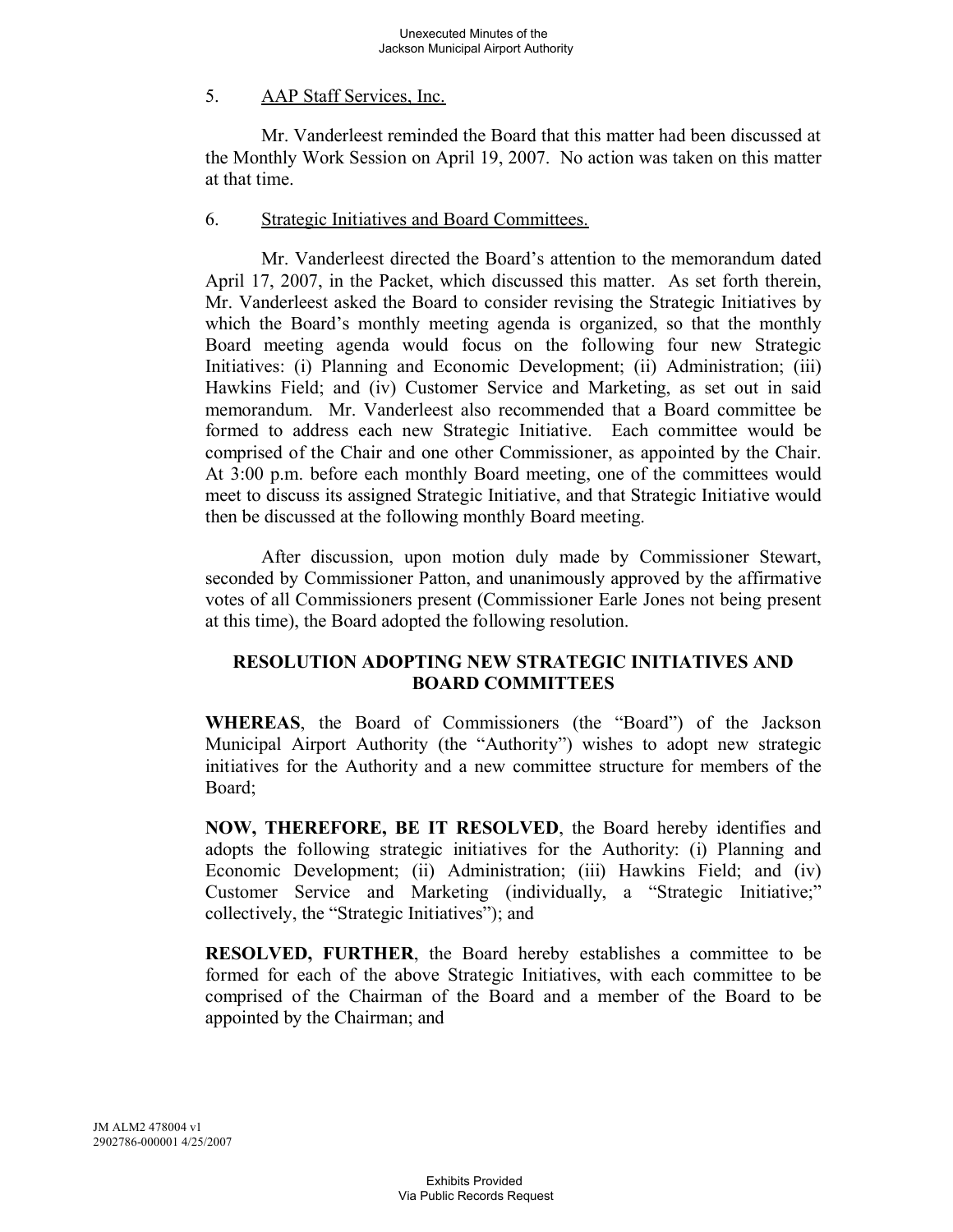**RESOLVED, FURTHER**, the Board hereby authorizes and directs the Chief Executive Officer and general legal counsel to the Authority to work together to develop a new format for the regular monthly meetings of the Board, so that the Board can spend more time in said meetings discussing the Strategic Initiatives; and

**RESOLVED, FURTHER**, the Board hereby authorizes and directs the Chairman of the Board and the Chief Executive Officer of the Authority to develop a schedule by which one of the Board committees will meet at 3:00 p.m. each month immediately prior to the monthly meeting of the Board to discuss and make recommendations to the Board regarding matters relating to that Strategic Initiative.

# 7. Annexation.

Mr. Vanderleest reminded the Board that this matter had been discussed at the Monthly Work Session on April 19, 2007. No action was taken on this matter at that time.

### 8. May Board Meeting.

Mr. Vanderleest reminded the Board that, at the Monthly Work Session on April 19, 2007, the Board had determined that the Monthly Work Session scheduled for May 24, 2007, and the Regular Monthly Meeting of the Board scheduled for May 28, 2007, should be cancelled for lack of a quorum, and a Special Meeting of the Board should be called for 4:00 p.m. on Tuesday, May 29, in the Community Room at Jackson-Evers International Airport ("JEIA"). Chairman J. R. Jones said that he would distribute an appropriate notice to that effect.

## 9. International Clearance for General Aviation Traffic.

Mr. Vanderleest commended Clarence Edwards of Mercury Air Center and Woody Wilson, JMAA's Vice President for Facilities, for their excellent work and cooperation in complying with the applicable federal statutes and regulations in connection with the recent visit to Jackson-Evers International Airport by the Chairman of Toyota.

[Commissioner Earle Jones then joined the Meeting.]

### **B. Attorney.**

None.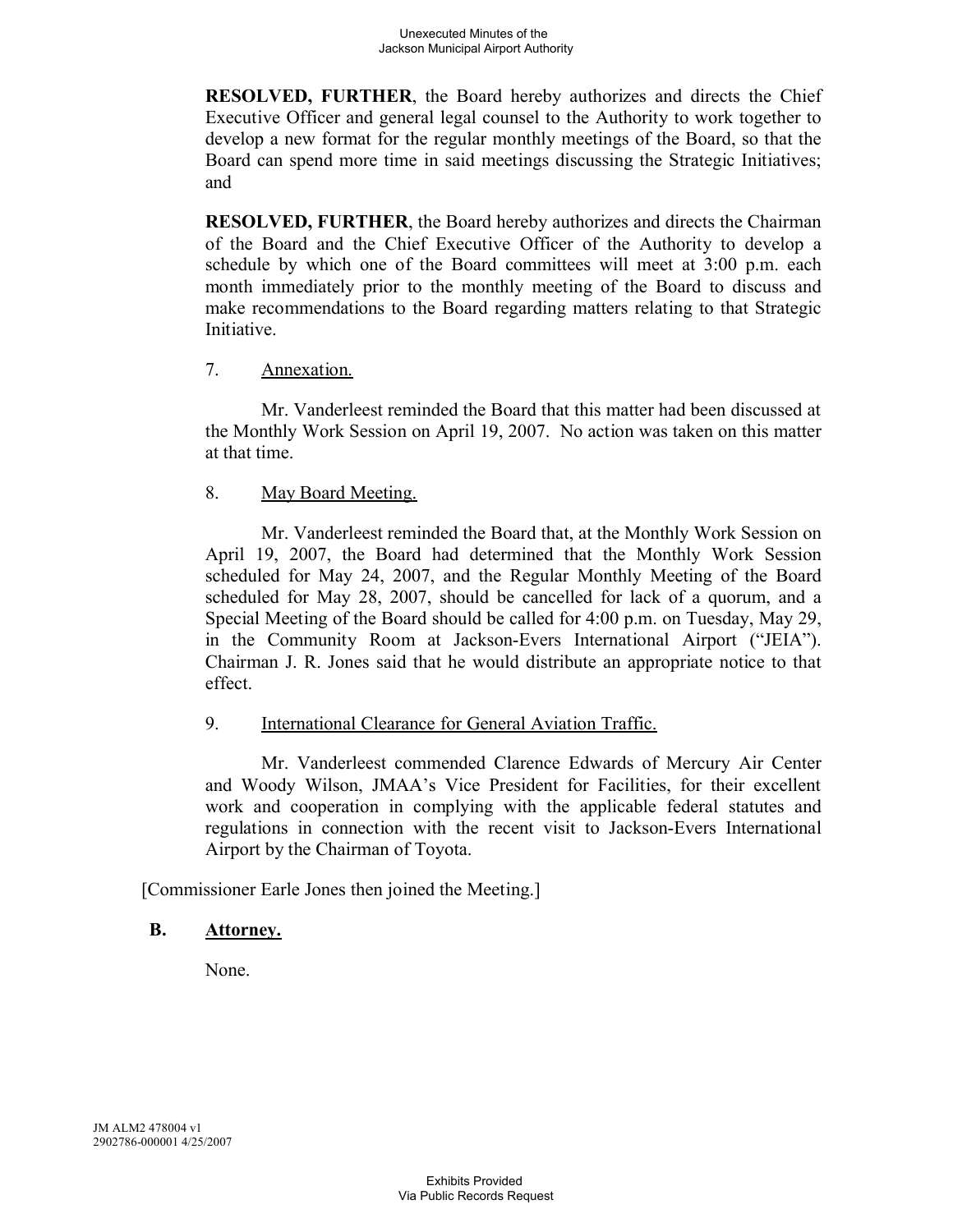## **C. Financial Reports.**

1. Claims Docket for March 2007.

Mr. Vanderleest presented the March 2007 Claims Docket for consideration, as set out in the Packet.

After discussion, upon motion duly made by Commissioner Patton, seconded by Commissioner Stewart, and unanimously approved by the affirmative votes of all Commissioners present, the Board adopted the following resolution.

## **RESOLUTION APPROVING CERTAIN CLAIMS ON THE JACKSON MUNICIPAL AIRPORT AUTHORITY CLAIMS DOCKET, BEING CLAIM NO. 74323 THROUGH CLAIM NO. 74492, BOTH INCLUSIVE, APPEARING ON PAGES 3094 THROUGH 3098 OF THE CLAIMS DOCKET, BOTH INCLUSIVE, IN THE TOTAL AMOUNT OF \$1,338,718.36**

**WHEREAS,** the Board of Commissioners (the "Board") of the Jackson Municipal Airport Authority (the "Authority") has reviewed and considered the Claims Docket of the Authority for the month of March 2007, being Claim No. 74323 through Claim No. 74492, both inclusive, appearing on pages 3094 through 3098 of the Claims Docket of the Authority, both inclusive (the "Claims");

**NOW, THEREFORE, BE IT RESOLVED,** the Board hereby approves and authorizes payment of the Claims in the total amount of \$1,338,718.36 as set forth on said Claims Docket.

### 2. Financial Reports for March 2007.

Mr. Vanderleest discussed with the Board the financial reports for the Authority for the month of March 2007, as found in the Packet.

After discussion, upon motion duly made by Commissioner Stewart, seconded by Commissioner Earle Jones, and unanimously approved by the affirmative votes of all Commissioners present, the Board adopted the following resolution.

## **RESOLUTION ACCEPTING FINANCIAL REPORTS FOR MARCH 2007**

**WHEREAS,** the Board of Commissioners (the "Board") of the Jackson Municipal Airport Authority (the "Authority") has reviewed certain financial statements for the Authority for the month and period ended March 31, 2007 (the "Financial Reports"), as (i) included in the packet distributed to the Board prior to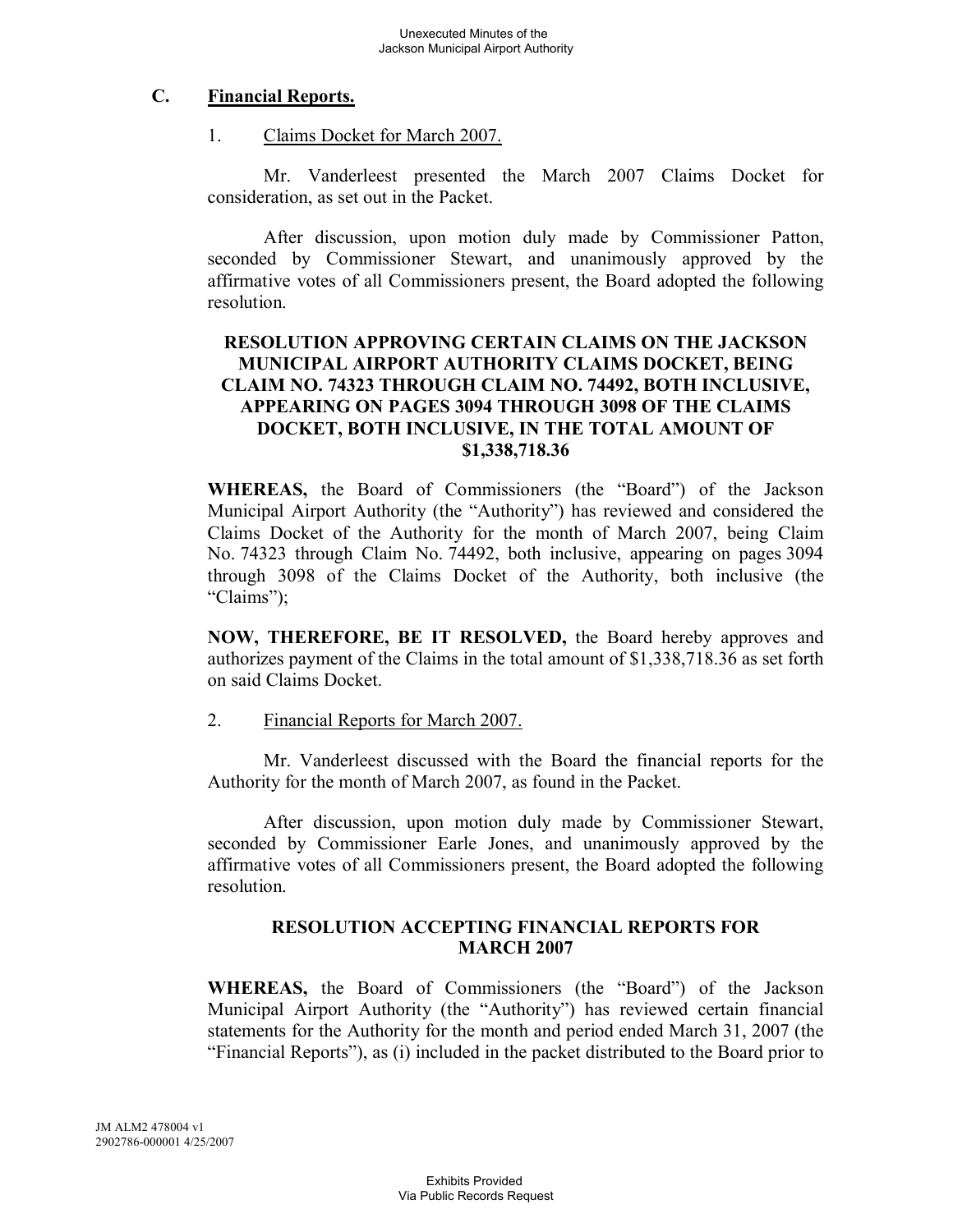the April 23, 2007, Regular Monthly Meeting of the Board and (ii) incorporated herein by reference;

**NOW, THEREFORE, BE IT RESOLVED,** the Board hereby accepts the Financial Reports.

## **V. DISCUSSION/ACTION ITEMS.**

## **A. Strategic Initiatives.**

- 1. Organizational Management and Development.
	- a. Approval of Board Travel.

Chairman J. R. Jones and Commissioner Johnnie Patton said they would like to attend an AMAC conference in Las Vegas, Nevada, in June 2007. Chairman J. R. Jones said he would also like to attend an ACI Marketing Committee meeting in Phoenix, Arizona, in June 2007.

After discussion, upon motion duly made by Commissioner Stewart, seconded by Commissioner Glover, and unanimously approved by the affirmative votes of all Commissioners present, the Board adopted the following resolution.

## **RESOLUTION APPROVING BOARD TRAVEL**

**WHEREAS**, the staff of the Jackson Municipal Airport Authority (the "Authority") has recommended that the Board of Commissioners (the "Board") of the Authority approve and authorize (i) participation by Chairman J. R. Jones and Commissioner Johnnie Patton at an AMAC Conference in Las Vegas, Nevada, in June 2007 and (ii) participation by Chairman J. R. Jones at an ACI-NA Marketing Conference in Phoenix, Arizona, in June 2007; and

**WHEREAS**, the Board has considered said recommendation by the staff of the Authority;

**NOW, THEREFORE, BE IT RESOLVED**, the Board hereby determines that it would be in the best interests of and in furtherance of the duties and responsibilities of the Authority to, the Board hereby does: (i) approve and authorize Chairman J. R. Jones and Commissioner Johnnie Patton to attend the AMAC Conference in Las Vegas, Nevada, in June 2007; (i) approve and authorize Chairman J. R. Jones to attend the ACI-NA Marketing Conference in Phoenix, Nevada, in June 2007; and (ii) approve and authorize reimbursement of reasonable and necessary travel and lodging expenses for the foregoing.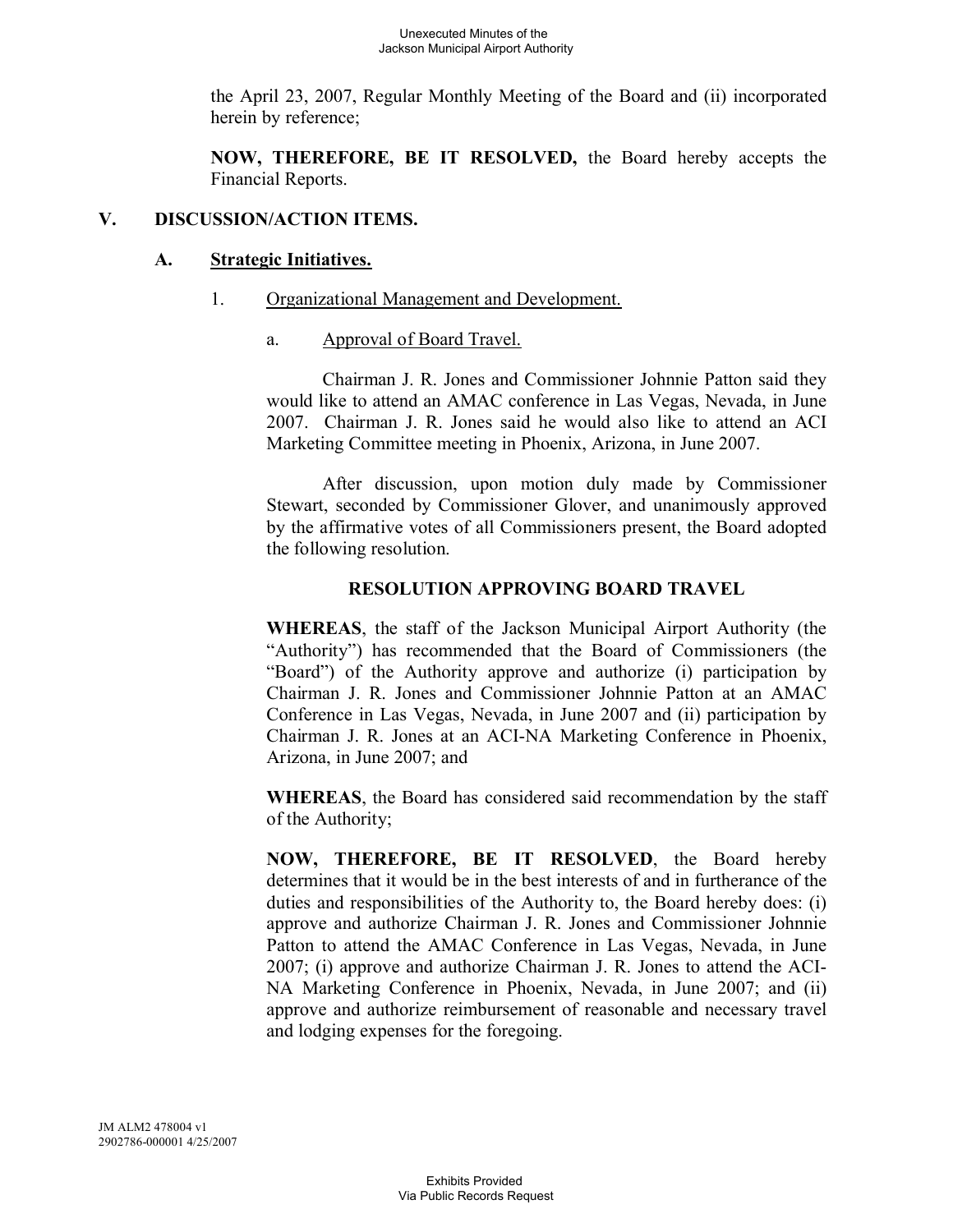- b. Employee Recognition.
	- (1) Employee of the Month (April).
		- (a.) Ricco Owens, Finance Technician, Finance Department.

Mr. Vanderleest recognized and commended Mr. Owens as the Employee of the Month for April 2007.

2. Planning, Budgeting and Financial Management.

The Board did not discuss or take any action on this strategic initiative.

- 3. Information Management Systems.
	- a. Precision Communications, Inc., JMAA: Renewal of Agreement.

Mr. Vanderleest directed the Board's attention to the memo dated April 17, 2007, in the Packet, which discussed this matter. As set forth therein, the staff of the Authority recommended that the Board approve and authorize renewal of the annual maintenance agreement with Precision Communications, Inc. for the digital voice recorder system used to record all emergency communications to the JMAA Operations Center and all JMAA radio system transmissions, at a cost of approximately \$1,830.00.

After discussion, upon motion duly made by Commissioner Glover, seconded by Commissioner Earle Jones, and unanimously approved by the affirmative votes of all Commissioners present, the Board adopted the following resolution.

## **RESOLUTION APPROVING AND AUTHORIZING RENEWAL OF MAINTENANCE AGREEMENT WITH PRECISION COMMUNICATIONS, INC.**

**WHEREAS**, the staff of the Jackson Municipal Airport Authority (the "Authority") has recommended that the Board of Commissioners (the "Board") of the Authority approve and authorize negotiation and execution of a renewal of the annual maintenance agreement (the "Agreement") with Precision Communications, Inc. ("Precision") for the digital voice recorder system used to record all emergency communications to the Authority Operations Center and all Authority radio system transmissions (the "System") at an annual cost of approximately \$1,830.00, as more particularly described in that certain memorandum dated April 17, 2007 (the "Memorandum"), a copy of which is (i) included in the packet distributed to the Board prior to the April 23,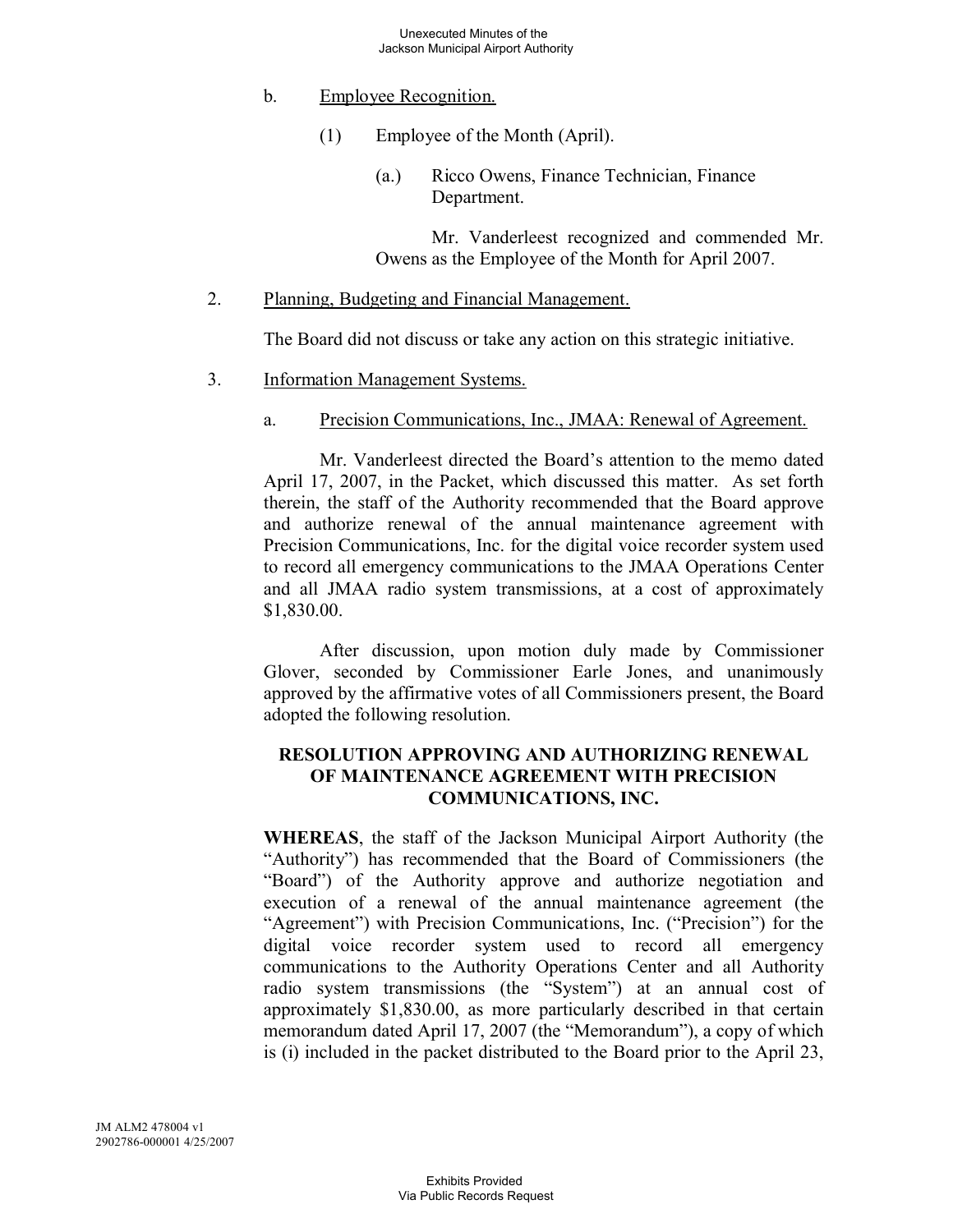2007, Regular Monthly Meeting of the Board and (ii) incorporated herein by reference; and

**WHEREAS**, the Board has reviewed and considered the Memorandum and considered said recommendation by the staff of the Authority;

**NOW, THEREFORE, BE IT RESOLVED**, the Board hereby determines that it would be in the best interests of and in furtherance of the duties and responsibilities of the Authority to, and the Board hereby does, approve and authorize negotiation and execution of the Agreement with Precision for maintenance of the System, said Agreement to be in such form and to contain such terms and conditions consistent with the Memorandum and the foregoing as may be deemed appropriate by the Chief Executive Officer of the Authority, as evidenced by his execution thereof.

- 4. Infrastructure Development and Project Management.
	- a. Emergency Response Services for Oil/Fuel Spill Clean Up, JMAA: Approve Service Agreements.

Mr. Vanderleest directed the Board's attention to the memo dated April 16, 2007, in the Packet, which discussed this matter. As set forth therein, the staff of the Authority recommended that the Board approve and authorize negotiation and execution of separate service agreements with Hazclean Environmental Consultants, Inc. and United States Environmental Services, LLC to provide engineering oversight services and to coordinate emergency responses to oil/fuel spills that may occur at JEIA or Hawkins Field ("HKS").

After discussion, upon motion duly made by Commissioner Stewart, seconded by Commissioner Patton, and unanimously approved by the affirmative votes of all Commissioners present, the Board adopted the following resolution.

## **RESOLUTION APPROVING AND AUTHORIZING SERVICE AGREEMENTS WITH HAZCLEAN ENVIRONMENTAL CONSULTANTS, INC. AND UNITED STATES ENVIRONMENTAL SERVICES, LLC**

**WHEREAS**, the staff of the Jackson Municipal Airport Authority (the "Authority") has recommended that the Board of Commissioners (the "Board") of the Authority approve and authorize negotiation and execution of separate agreements (the "Agreements") with Hazclean Environmental Consultants, Inc. ("HEC") and United States Environmental Services LLC ("USES") to provide certain engineering oversight services and to coordinate emergency responses for oil/fuel spills that may occur at Jackson-Evers International Airport or Hawkins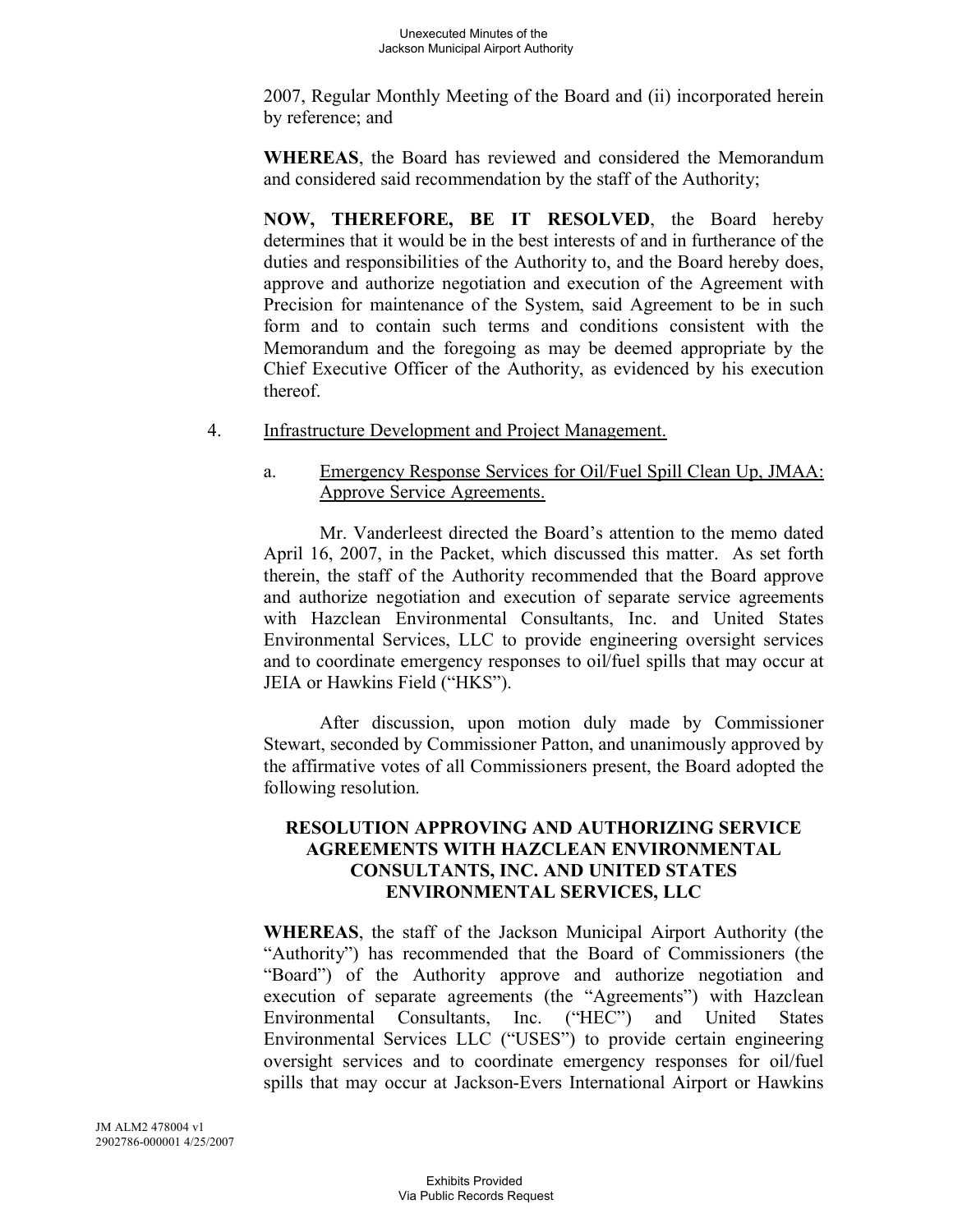Field (the "Services"), all as more particularly described in that certain memorandum dated April 16, 2007 (the "Memorandum"), a copy of which is (i) included in the packet distributed to the Board prior to the April 23, 2007, Regular Monthly Meeting of the Board and (ii) incorporated herein by reference; and

**WHEREAS**, the Board has reviewed and considered the Memorandum and considered said recommendation by the staff of the Authority;

**NOW, THEREFORE, BE IT RESOLVED**, the Board hereby determines that it would be in the best interests of and in furtherance of the duties and responsibilities of the Authority to, and the Board hereby does, approve and authorize negotiation and execution of separate Agreements with HEC and USES for the Services, said Agreements to be in such form and to contain such terms and conditions consistent with the Memorandum and the foregoing as may be deemed appropriate by the Chief Executive Officer of the Authority, as evidenced by his execution thereof.

## b. Right of Way Easement, JEIA.

Mr. Vanderleest directed the Board's attention to the memo dated April 16, 2007, in the Packet, which discussed this matter. As set forth therein, the staff recommended that the Board approve and authorize negotiation and execution of a new right of way easement to allow Entergy to re-feed a secondary meter and provide service to Cellular South's equipment on the water tower at Jackson-Evers International Airport.

After discussion, upon motion duly made by Commissioner Earle Jones, seconded by Commissioner Patton, and unanimously approved by the affirmative votes of all Commissioners present, the Board adopted the following resolution.

## **RESOLUTION APPROVING AND AUTHORIZING RIGHT OF WAY EASEMENT FOR ENTERGY, JACKSON-EVERS INTERNATIONAL AIRPORT**

**WHEREAS**, the staff of the Jackson Municipal Airport Authority (the "Authority") has recommended that the Board of Commissioners (the "Board") of the Authority approve and authorize negotiation and execution of a certain right of way easement (the "Easement") to provide Entergy access to a secondary meter and the water tower at Jackson-Evers International Airport, as more particularly described in that certain memorandum dated April 16, 2007 (the "Memorandum"), a copy of which is (i) included in the packet distributed to the Board prior to the April 23, 2007, Regular Monthly Meeting of the Board and (ii) incorporated herein by reference; and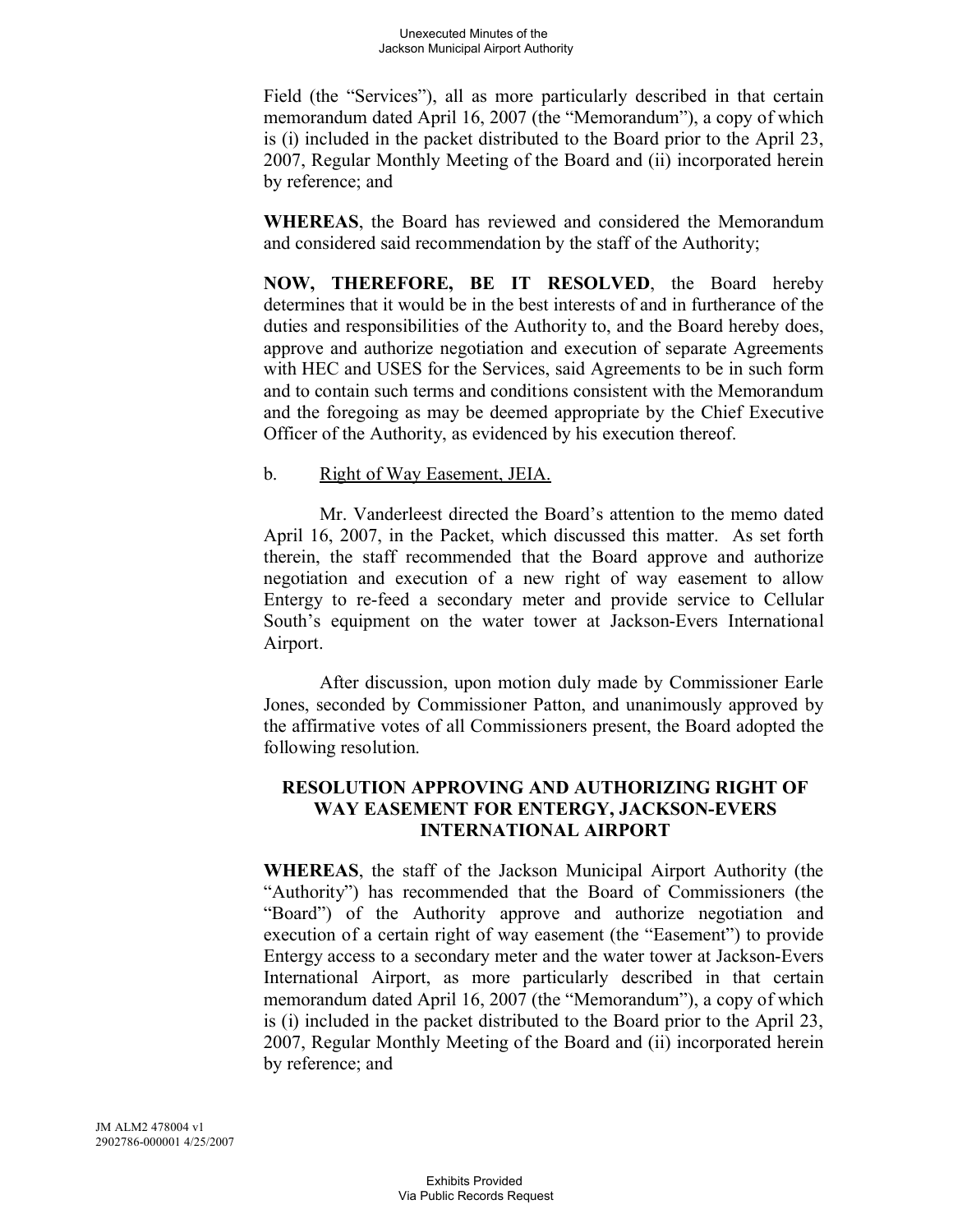**WHEREAS**, the Board has reviewed and considered the Memorandum and considered said recommendation by the staff of the Authority;

**NOW, THEREFORE, BE IT RESOLVED**, the Board hereby determines that it would be in the best interests of and in furtherance of the duties and responsibilities of the Authority to, the Board hereby does, approve and authorize negotiation and execution of the Easement with Entergy, said Easement to be in such form and to contain such terms and conditions consistent with the Memorandum and the foregoing as may be deemed appropriate by the Chief Executive Officer of the Authority, as evidenced by his execution thereof.

### c. Certificate of Emergency Purchase, Radio Antennae, HKS.

Mr. Vanderleest directed the Board's attention to the memo dated April 17, 2007, in the Packet, which discussed this matter, and the Certificate Regarding Emergency Purchase at Hawkins Field dated April 18, 2007, in the Packet, which described this matter. As set forth therein, Mr. Vanderleest said that the Authority had purchased certain radio control equipment at Hawkins Field as an emergency at a total cost of \$3,571.50. Mr. Vanderleest asked the Board to accept the Certificate and approve the emergency purchase set forth in the Certificate, as required by applicable law.

After discussion, upon motion duly made by Commissioner Stewart, seconded by Commissioner Glover, and unanimously approved by the affirmative votes of all Commissioners present, the Board adopted the following resolution.

## **RESOLUTION ACCEPTING CERTIFICATE REGARDING EMERGENCY PURCHASE AT HAWKINS FIELD AIRPORT**

**WHEREAS**, the Chief Executive Officer of the Jackson Municipal Airport Authority (the "Authority") has presented a certain Certificate Regarding Emergency Purchase at Hawkins Field Airport dated April 18, 2007 (the "Certificate"), to the Board of Commissioners (the "Board") of the Authority, a copy of which is (i) included in the packet distributed to the Board prior to the April 23, 2007, Regular Monthly Meeting of the Board and (ii) incorporated herein by reference; and

**WHEREAS**, as set forth in the Certificate, the Authority made an emergency purchase of certain radio control equipment at Hawkins Field Airport at a total cost of \$3,571.50 (the "Emergency Purchase"); and

**WHEREAS**, the Board has reviewed and considered the Certificate;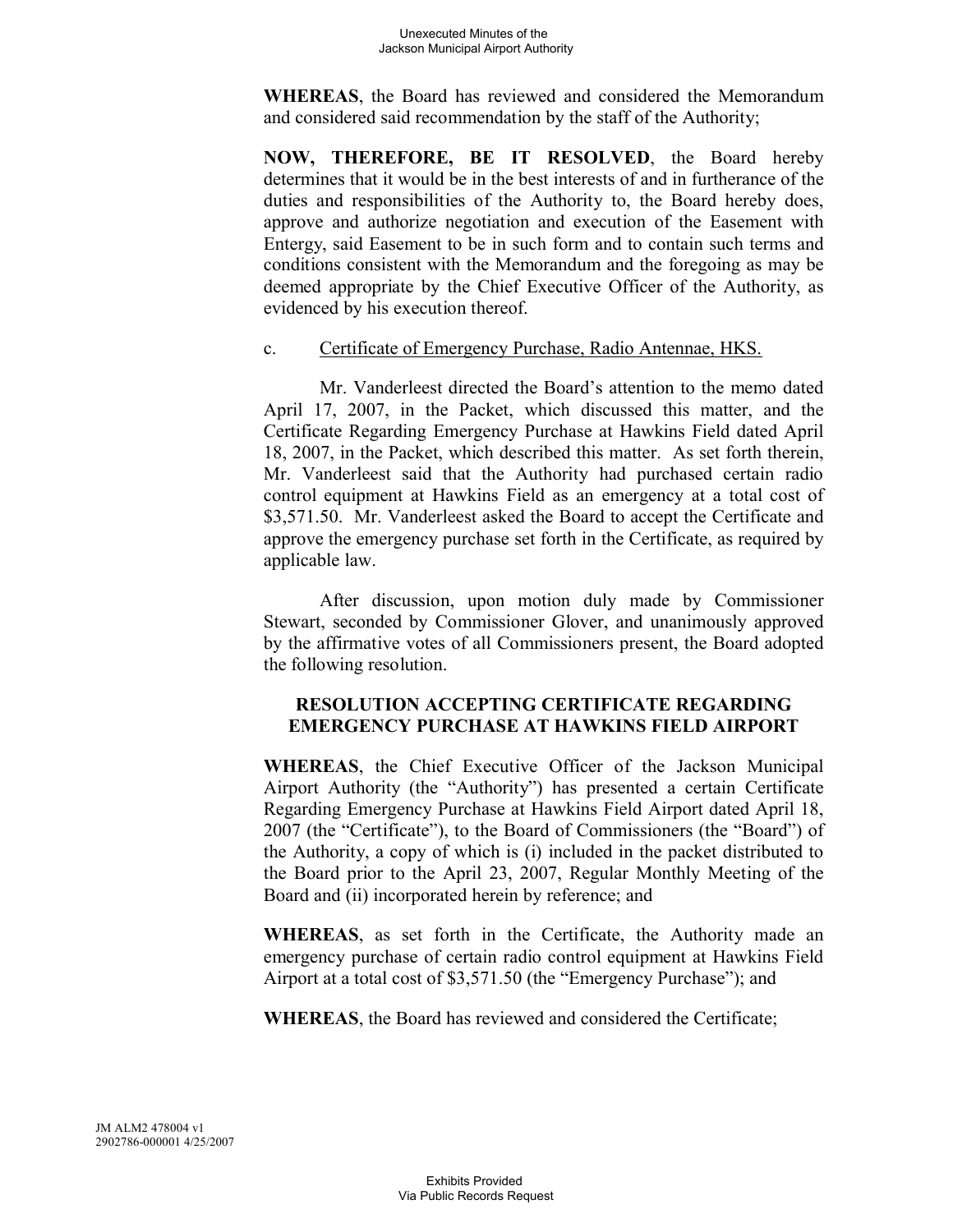**NOW, THEREFORE, BE IT RESOLVED**, the Board hereby determines that it would be in the best interests of and in furtherance of the duties and responsibilities of the Authority to, and the Board hereby does: (i) accept the Certificate and (ii) approve the Emergency Purchase and payment of the cost thereof, as described in the Certificate.

- 5. Diversify Revenue and Opportunities Through Economic and Community Development.
	- a. State of Mississippi, DFA Office of Air Transport Services, Ground Lease at Jackson-Evers International Airport: Approve Lease Renewal.

Mr. Vanderleest directed the Board's attention to the memo dated April 10, 2007, in the Packet, which discussed this matter. As set forth therein, the staff of the Authority recommended that the Board approve and authorize a one-year renewal of the existing ground lease between the Authority and the State of Mississippi, DFA – Office of Air Transport Services.

After discussion, upon motion duly made by Commissioner Stewart, seconded by Commissioner Glover, and unanimously approved by the affirmative votes of all Commissioners present, the Board adopted the following resolution.

## **RESOLUTION APPROVING AND AUTHORIZING LEASE WITH MISSISSIPPI OFFICE OF AIR TRANSPORT SERVICES, JACKSON-EVERS INTERNATIONAL AIRPORT**

**WHEREAS,** the Jackson Municipal Airport Authority (the "Authority") currently leases approximately 12,500 square feet of land at Jackson-Evers International Airport (the "Premises") to the Mississippi Office of Air Transport Services, Department of Finance and Administration (the "State") under a certain lease agreement (the "Lease"); and

**WHEREAS**, the Lease expires as of June 30, 2007, and the State has requested that the Authority renew the Lease of the Premises for an additional year (the "Renewal Lease"); and

**WHEREAS,** the staff of the Authority has recommended that the Board of Commissioners (the "Board") of the Authority approve and authorize negotiation and execution of the Renewal Lease to be effective as of July 1, 2007, at the present rental rate of \$.25 per square foot (\$3,125.00 annually), all as more particularly described in that certain memorandum dated April 10, 2007 (the "Memorandum"), a copy of which is (i) included in the Packet distributed to the Board prior to the April 23, 2007, Regular Monthly Meeting of the Board and (ii) incorporated herein by reference; and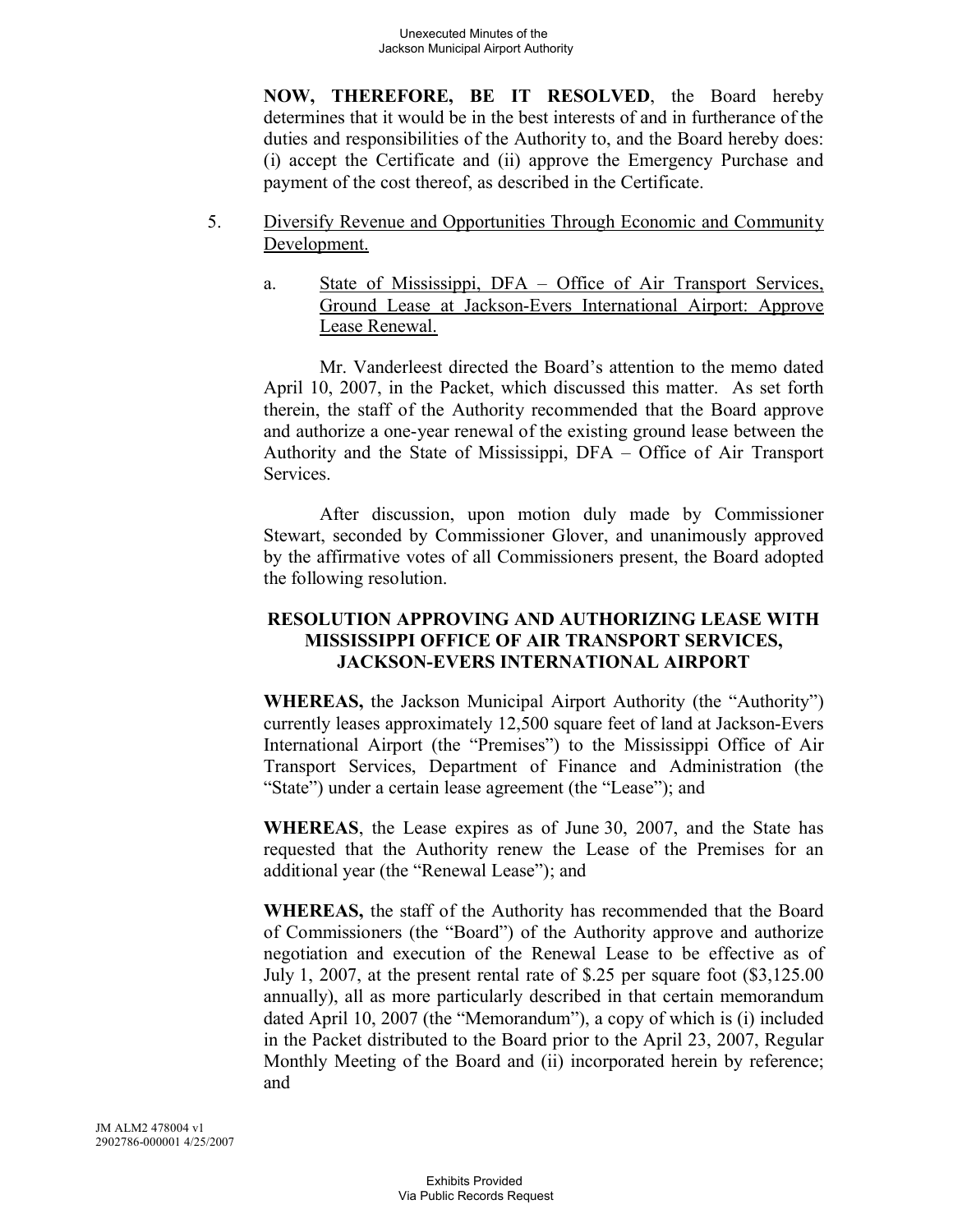**WHEREAS,** the Board has reviewed and considered the Memorandum and considered said recommendation by the staff of the Authority;

**NOW, THEREFORE, BE IT RESOLVED,** the Board hereby determines that it would be in the best interests of and in furtherance of the duties and responsibilities of the Authority to, and the Board hereby does, approve and authorize negotiation and execution of the Renewal Lease with the State, said Renewal Lease to be in such form and to contain such terms and conditions consistent with the Memorandum and the foregoing as may be deemed appropriate by the Chief Executive Officer of the Authority, as evidenced by his execution thereof.

## b. PSA Airlines, Inc. (d/b/a U. S. Airways Express) Airport Use Permit and Agreement: Approve Agreement.

Mr. Vanderleest directed the Board's attention to the memo dated April 10, 2007, in the Packet, which discussed this matter. As set forth therein, the staff of the Authority recommended that the Board approve and authorize negotiation and execution of a standard Airport Use Permit and Agreement to allow PSA Airlines, Inc. to provide commercial passenger service at JEIA under the name of U. S. Airways Express.

After discussion, upon motion duly made by Commissioner Earle Jones, seconded by Commissioner Stewart, and unanimously approved by the affirmative votes of all Commissioners present, the Board adopted the following resolution.

## **RESOLUTION APPROVING AND AUTHORIZING NEGOTIATION AND EXECUTION OF PERMIT FOR PSA AIRLINES, INC. TO OPERATE AT JACKSON-EVERS INTERNATIONAL AIRPORT**

**WHEREAS,** the staff of the Jackson Municipal Airport Authority (the "Authority") has recommended that the Board of Commissioners (the "Board") of the Authority approve and authorize negotiation and execution of a standard Airport Use Permit and Agreement (the "Permit") to allow PSA Airlines, Inc. ("PSA") to provide commercial passenger service at Jackson-Evers International Airport under the name of U.S. Air Express (the "Services"), all as more particularly described in that certain memorandum dated April 10, 2007 (the "Memorandum"), a copy of which is (i) included in the packet distributed to the Board prior to the April 23, 2007, Regular Monthly Meeting of the Board and (ii) incorporated herein by reference; and

**WHEREAS,** the Board has reviewed and considered the Memorandum and considered said recommendation by the staff of the Authority;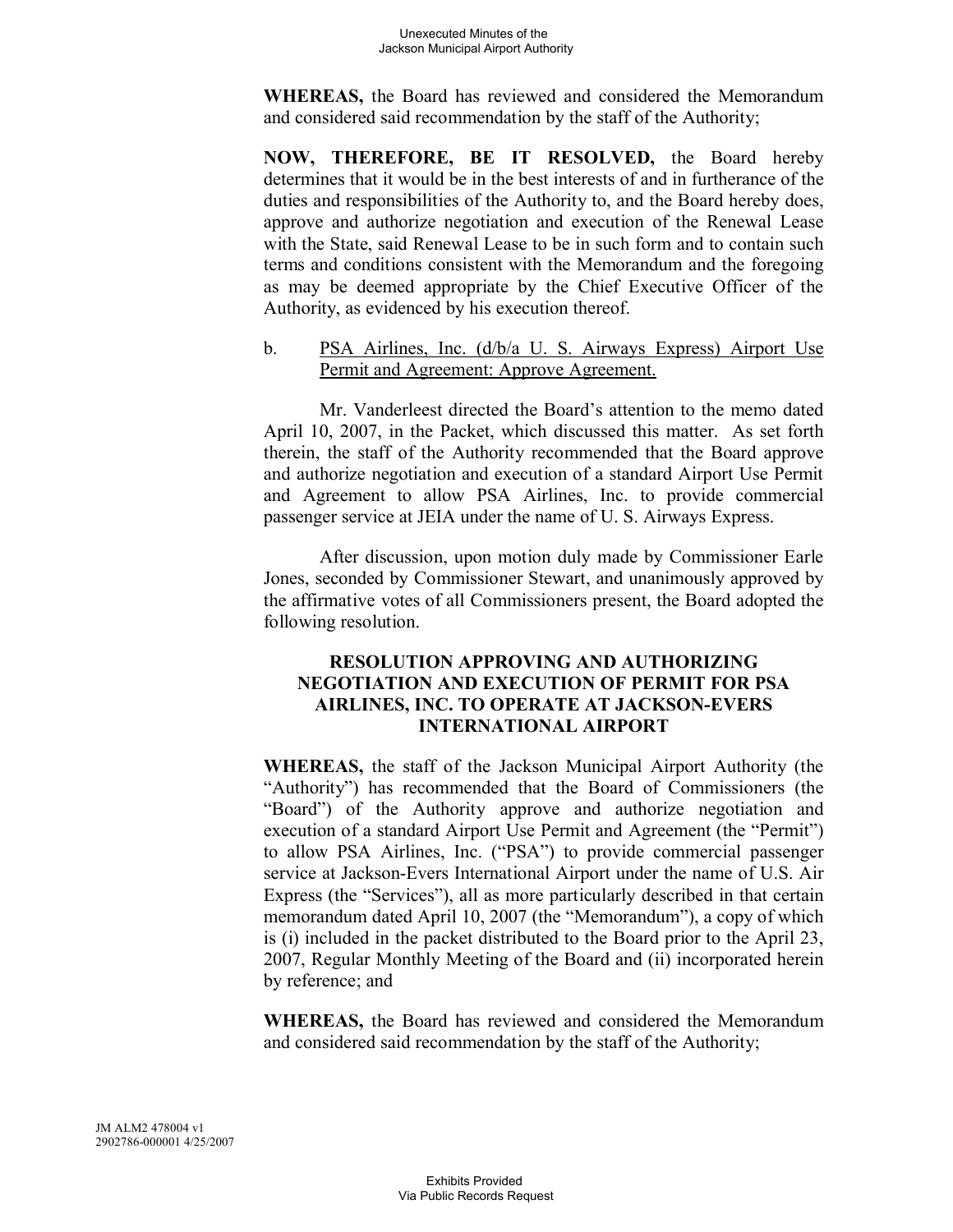**NOW, THEREFORE, BE IT RESOLVED,** the Board hereby determines that it would be in the best interests of and in furtherance of the duties and responsibilities of the Authority to, and the Board hereby does, approve and authorize negotiation and execution of the Permit to allow PSA to provide the Services, said Permit to be in such form and to contain such terms and conditions consistent with the Memorandum and the foregoing as may be deemed appropriate by the Chief Executive Officer of the Authority, as evidenced by his execution thereof.

## **B. Other Matters.**

1. Service Agreement, Winston & Strawn, JMAA: Approve Agreement Renewal.

Mr. Vanderleest directed the Board's attention to the memo dated April 16, 2007, in the Packet, which discussed this matter. As set forth therein, the staff of the Authority recommended that the Board approve and authorize renewal of the annual agreement with Winston & Strawn to provide certain professional services relating to federal funding opportunities, at an estimated cost of \$42,000.00, plus reimbursable expenses.

After discussion, upon motion duly made by Commissioner Stewart, seconded by Commissioner Patton, and unanimously approved by the affirmative votes of all Commissioners present, the Board adopted the following resolution.

## **RESOLUTION APPROVING AND AUTHORIZING RENEWAL AGREEMENT WITH WINSTON & STRAWN**

**WHEREAS,** the Jackson Municipal Airport Authority (the "Authority") has previously employed the Washington, D.C. law firm of Winston & Strawn to provide certain professional services relating to federal legislative and administrative matters (the "Services"); and

**WHEREAS,** the staff of the Authority has recommended that the Board of Commissioners (the "Board") of the Authority renew the annual agreement (the "Renewal Agreement") to employ Winston & Strawn to provide the Services at an estimated annual cost of \$42,000.00, plus out-of-pocket expenses, all as more particularly described in that certain memorandum dated April 16, 2007 (the "Memorandum"), a copy of which is (i) included in the packet distributed to the Board prior to the April 23, 2007, Regular Monthly Meeting of the Board and (ii) incorporated herein by reference; and

**WHEREAS,** the Board has reviewed and considered the Memorandum and considered said recommendation by the staff of the Authority;

**NOW, THEREFORE, BE IT RESOLVED,** the Board hereby determines that it would be in the best interests of and in furtherance of the duties and responsibilities of the Authority to, and the Board hereby does, approve and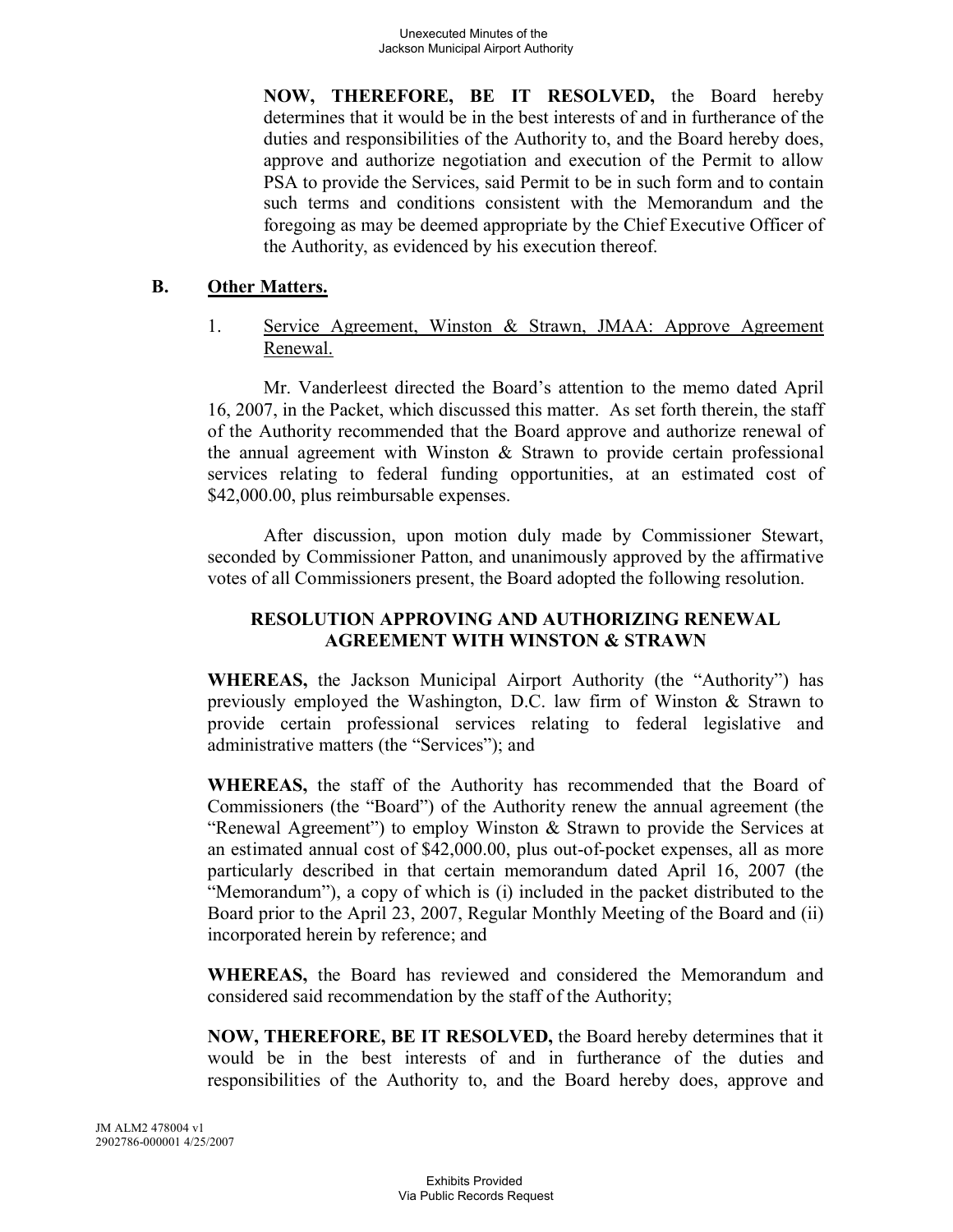authorize negotiation and execution of the Renewal Agreement to employ Winston & Strawn to provide the Services, said Renewal Agreement to be in such form and to contain such terms and conditions consistent with the Memorandum and the foregoing as may be deemed appropriate by the Chief Executive Officer of the Authority as evidenced by his execution thereof.

### 2. Court Order for Disposal of Seized Weapons.

Mr. Vanderleest directed the Board's attention to the memo dated April 16, 2007, in the Packet, which discussed this matter. As set forth therein, the staff of the Authority recommended that the Board authorize the filing of an appropriate pleading to seek a court order to transfer custody of sixty-eight (68) firearms that were seized or abandoned at JEIA and HKS between March 17, 1993, and November 6, 2005, to the Mississippi State Crime Lab for ballistics tests and eventual destruction.

After discussion, upon motion duly made by Commissioner Stewart, seconded by Commissioner Earle Jones, and unanimously approved by the affirmative votes of all Commissioners present, the Board adopted the following resolution.

## **RESOLUTION APPROVING AND AUTHORIZING SEEKING COURT ORDER TO DISPOSE OF SEIZED AND ABANDONED FIREARMS**

**WHEREAS**, the staff of the Jackson Municipal Airport Authority (the "Authority") has recommended that the Board of Commissioners (the "Board") of the Authority authorize the filing of appropriate pleadings (the "Pleadings") to seek a court order (the "Order") to transfer custody of sixty-eight (68) weapons seized or abandoned at Jackson-Evers International Airport ("JEIA") or Hawkins Field ("HKS") between March 17, 1993, and November 6, 2005 (the "Weapons") to the Mississippi State Crime Lab for ballistics tests and eventual destruction, all as more particularly described in that certain memorandum dated April 16, 2007 (the "Memorandum"), a copy of which is (i) included in the packet distributed to the Board prior to the April 23, 2007, Regular Monthly Meeting of the Board and (ii) incorporated herein by reference; and

**WHEREAS**, the Board has reviewed and considered the Memorandum and considered said recommendation by the staff of the Authority;

**NOW, THEREFORE, BE IT RESOLVED**, the Board hereby determines that it would be in the best interests of and in furtherance of the duties and responsibilities of the Authority to, and the Board hereby does, authorize the filing of the Pleadings to seek the Order to transfer custody of the Weapons to the Mississippi State Crime Lab for the purposes hereinabove set forth.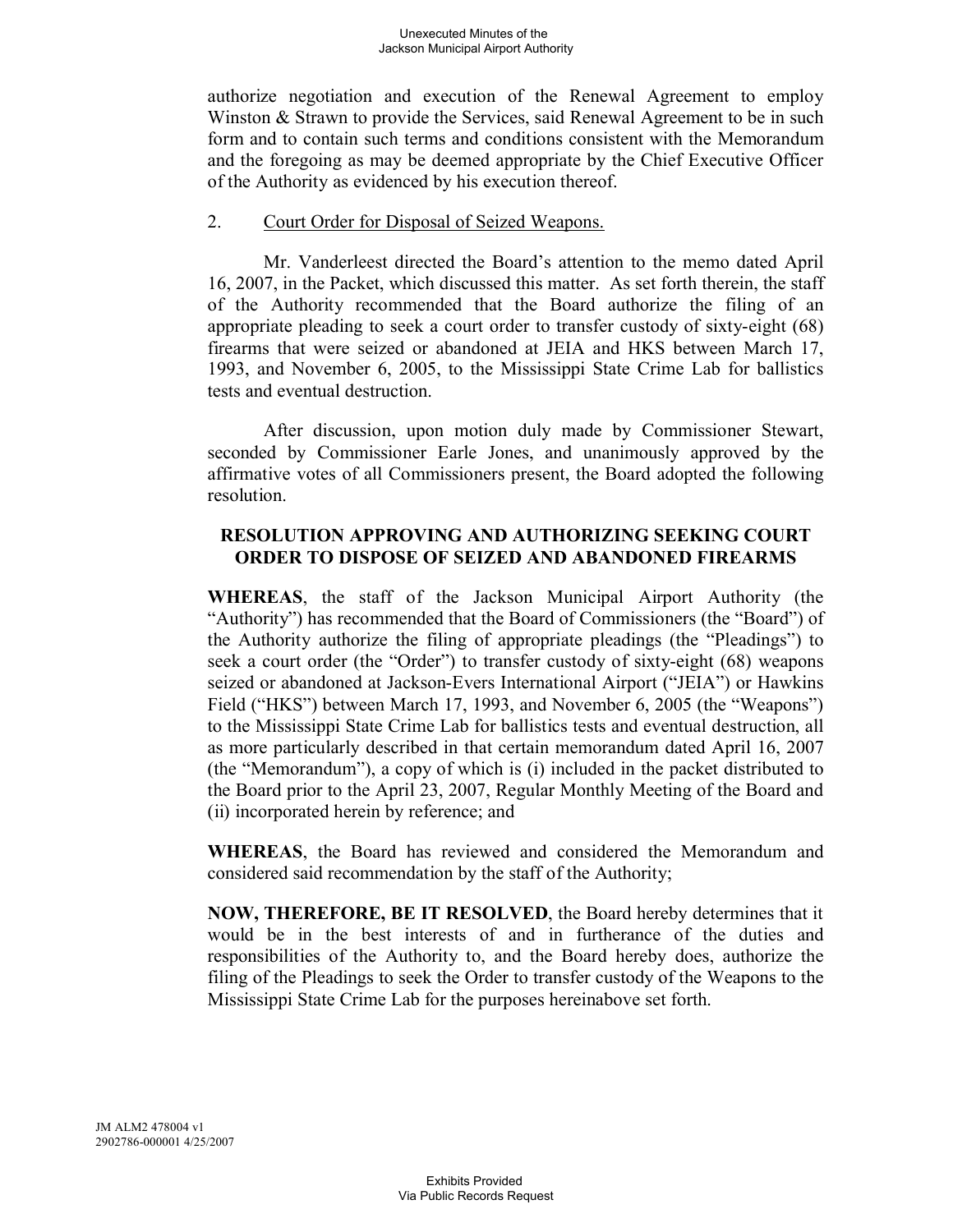### **VI. CLOSED SESSION.**

## **A. George Vasquez v. The City of Jackson, Mississippi; Jackson Municipal Airport; et al.**

At approximately 4:45 p.m., Mr. Moore recommended that the Board go into Closed Session to discuss and determine whether to enter into Executive Session to discuss the Authority's possible liability and strategy regarding the above referenced lawsuit (the "Vasquez Lawsuit").

After discussion, upon motion duly made by Commissioner Earle Jones, seconded by Commissioner Patton, and unanimously approved by the affirmative votes of all Commissioners present, the Board agreed to enter into Closed Session for the limited purpose of considering whether to enter into Executive Session to discuss the Authority's possible liability and strategy regarding the Vasquez Lawsuit. The Board asked Mr. Vanderleest, Ms. Wilson, Mr. Randolph, Mr. Moore and Mr. Wagner to remain during the Closed Session.

### **VII. EXECUTIVE SESSION.**

## **A. George Vasquez v. The City of Jackson, Mississippi; Jackson Municipal Airport; et al.**

At approximately 4:46 p.m., the Board considered whether to enter into Executive Session for the limited purpose of discussing and taking action regarding the Authority's possible liability and strategy regarding the Vasquez Lawsuit.

Upon motion duly made by Commissioner Glover, seconded by Commissioner Patton, and unanimously approved by the affirmative votes of all Commissioners present, the Board agreed to enter into Executive Session for the limited purpose of considering and taking action regarding the Board's possible liability and strategy regarding the Vasquez Lawsuit. The Board asked Mr. Vanderleest, Ms. Wilson, Mr. Randolph, Mr. Moore and Mr. Wagner to remain with the Board during the Executive Session.

Ms. Wilson then stepped outside the Meeting to tell those outside the Meeting that the Board had voted to go into Executive Session to consider and take action regarding the Authority's possible liability and strategy regarding the Vasquez Lawsuit.

The Board then met in Executive Session to consider and take action regarding the Authority's possible liability and strategy regarding the Vasquez Lawsuit.

### **VIII. OPEN SESSION.**

## **A. George Vasquez v. The City of Jackson, Mississippi; Jackson Municipal Airport; et al.**

At approximately 4:55 p.m., the Board reconvened in Open Session, and invited the public and staff of the Authority back into the Meeting.